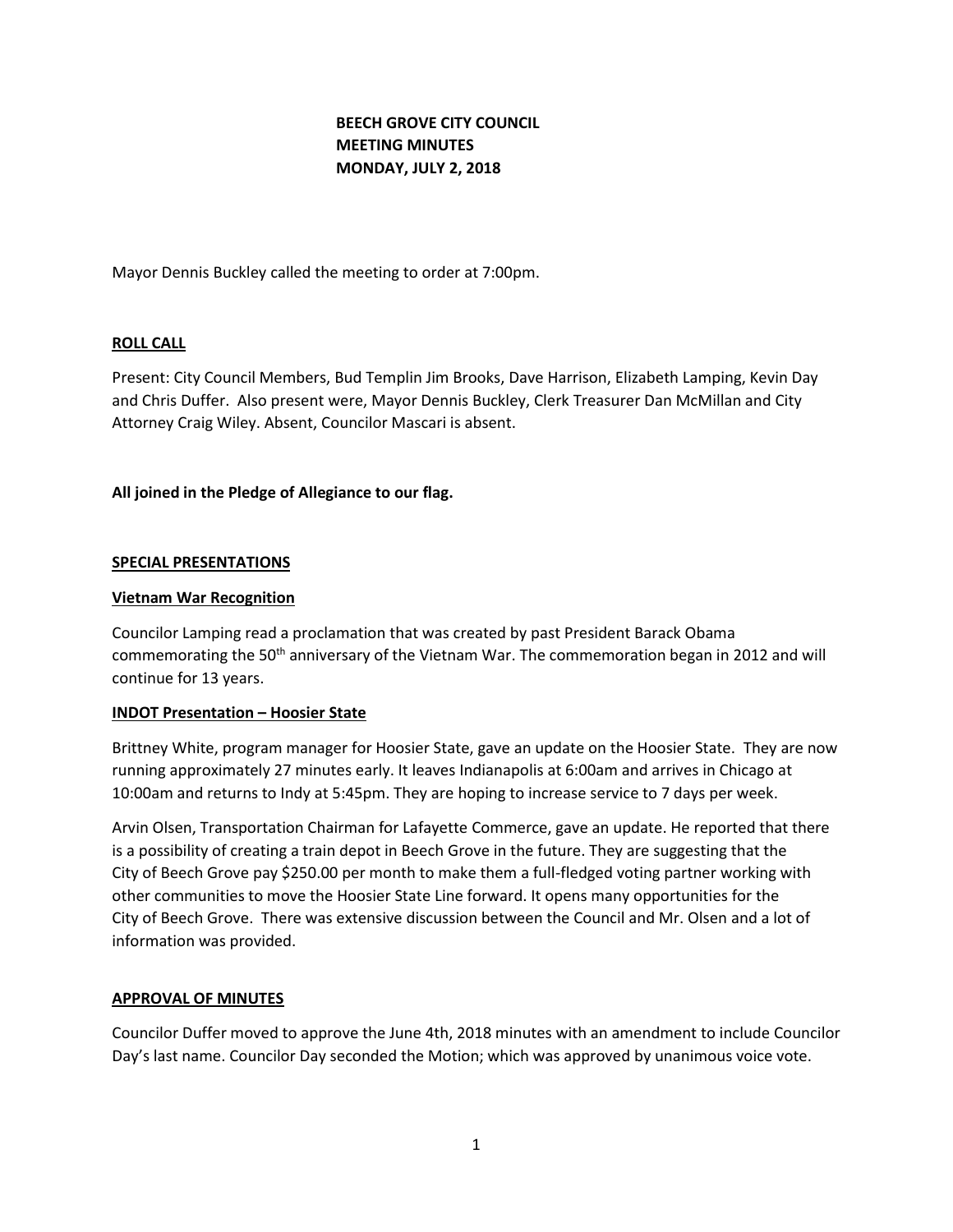### **PUBLIC COMMENTS**

Pam Stallard commented that she has had difficulty attaining information on the RDC from Mr. Webb. She also said that she has had trouble with city ordinances and she believes that the citizens' rights are being lessened and overpowered by the Beech Grove ordinances. She has received a violation of one of the ordinances and she will fight it. She also spoke in opposition to the fine and violation given to the citizen who owned the python that got away.

#### **COMMITTEE REPORTS**

**Mayor's Youth Council**: None

**ABC:** None

**Greenscape Commission:** In the Council Packet

**Compliance Division:** None

**Public Safety:** In the Council Packet

**[Financial Report](http://www.beechgrove.com/uploads/1/0/1/2/10129925/5.1.2018_financial_report.pdf)**: *Presented by Clerk-Treasurer Dan McMillan*

Beech Grove City Council Dennis Buckley, Mayor Craig Wiley City Attorney

In June we made the following payments:

2015A Revenue Bond - \$35, 079.40 Balance remaining approximately - \$463, 927.00

Senior Bus Lease/Purchase Payment- \$5,630.98 Balance remaining approximately -\$21, 861.00

The balance in the Stormwater Fund as of 6/30/2018 was \$295, 937.98

I have included the Form 22 showing our spring property tax distribution. It is interesting to note the property tax for the General Fund was up approximately \$141, 000.00 from spring of last year and the property tax for the RDC was up approximately \$50,000.00.

As everyone is aware we did not take a tax anticipation warrant out this year, something I continue to be very happy about and we have done fine. We ended May with a balance in the corporate account of approximately \$1,781,000.00.

The City Website continues to grow and is a great asset to the citizens. It is a valuable resource to many. It still has not cost the taxpayers one penny since its inception.

Community events can be added free of charge by emailing me at dan.mcmillan@beechgrove.com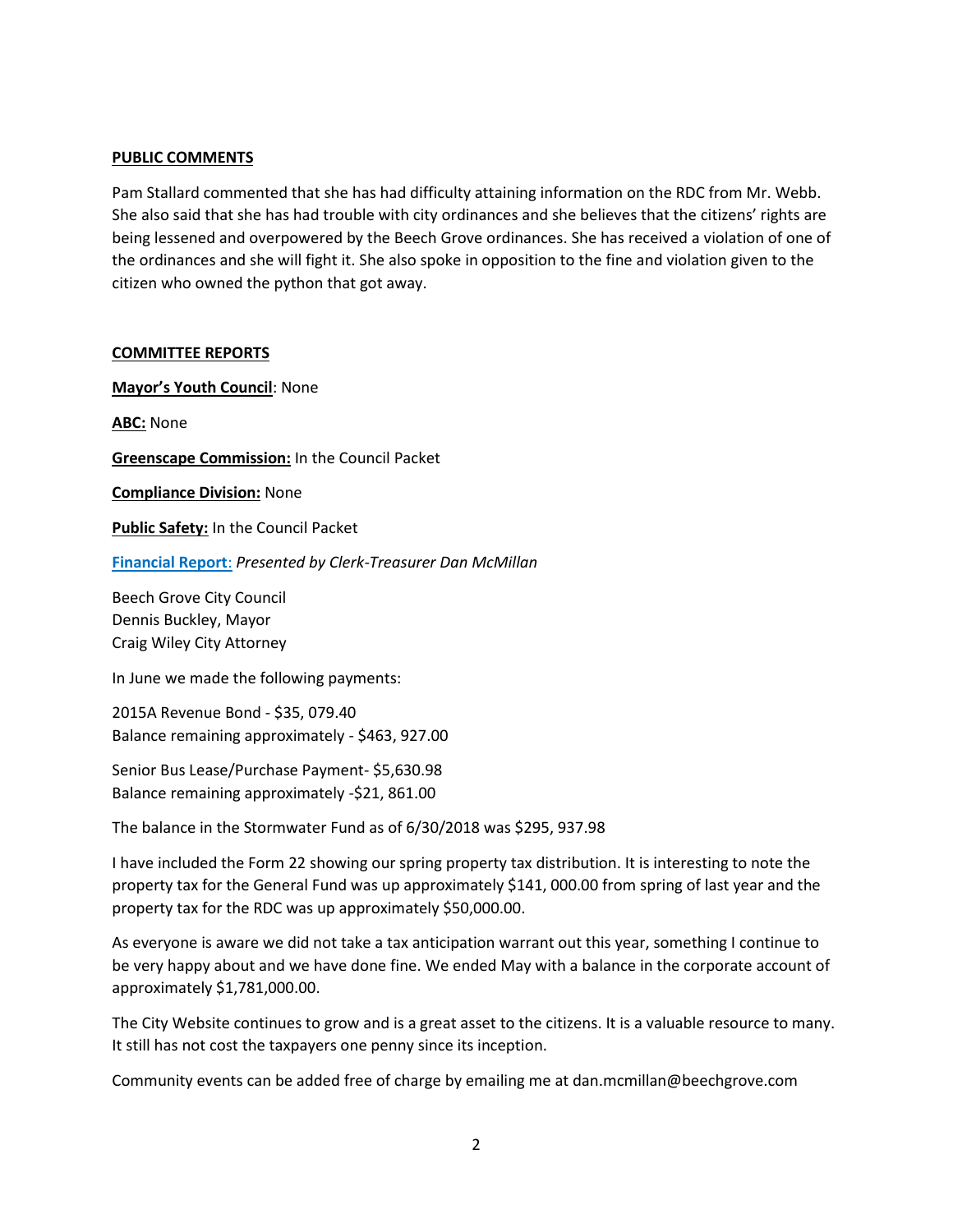Thanks to the website volunteers who continue to keep it updated at no cost to the taxpayers. Financial Reports, Debt Service, Bank Balances and more can be found on the City Website at [www.beechgrove.com.](http://www.beechgrove.com./)

The bank balances are listed below.

| <b>City Corporation</b>                     | \$4,344,327.59 |
|---------------------------------------------|----------------|
| City utilities/Sewage/Wastewater            | \$1,292,659.95 |
| Criminal Investigations (CIF)               | \$152,278.47   |
| Redevelopment Commission (RDC) General      | \$738,535.29   |
| Redevelopment Commission (RDC) Debt Service | \$240,000.00   |
| BNY-Mellon 2004 SRF Debt Service Reserve    | \$137,981.36   |

As always, if you have any questions my door is always open.

Thank you.

Respectfully Submitted, Dan McMillan, Clerk Treasurer City of Beech Grove

### **OLD BUSINESS**

#### **[General Ordinance No.8, 2018](http://www.beechgrove.com/uploads/1/0/1/2/10129925/general_ordinance_8_2018.pdf)**

...*Amends Chapter 73 of the Code of Ordinances for the City of Beech Grove Concerning Seasonal Outdoor Seating and Business Displays on Main Street from Emerson Avenue, West to 8th Avenue*

Councilor Duffer moved to amend to read, "businesses who desire to serve alcoholic beverages outside are recommended to investigate whether or not their alcoholic beverage permit may be compromised before providing outdoor seating". Councilor Brooks seconded the Motion, which was approved by unanimous voice vote.

Councilor Duffer move to read by Title only. Councilor Day seconded the Motion; which was approved by unanimous voice vote.

Clerk-Treasurer McMillan read the ordinance into the record.

Councilor Brooks moved to approve the ordinance. Councilor Lamping seconded the Motion; which was approved by unanimous voice vote. General Ordinance No. 8, 2018 was approved on Third and Final Reading.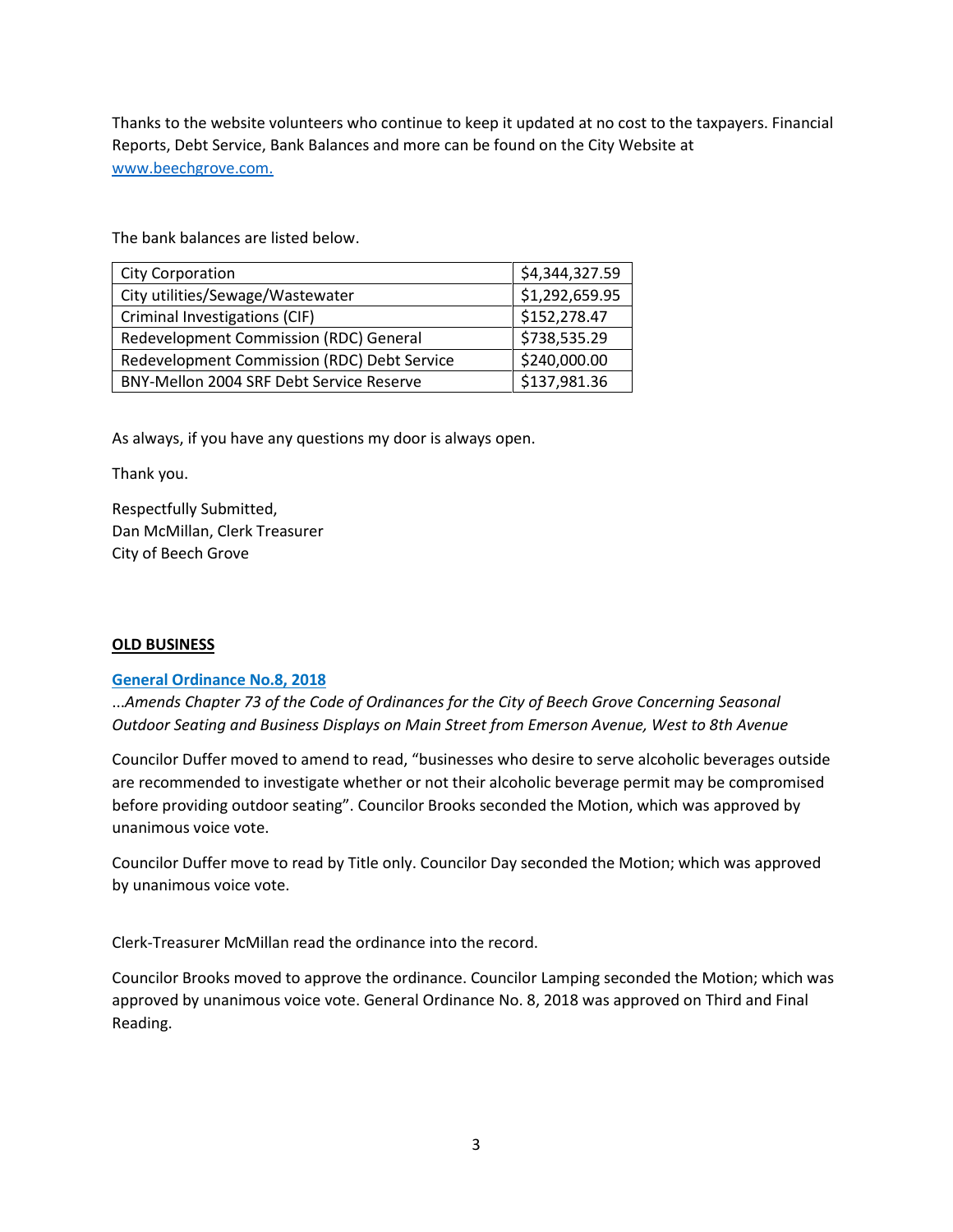# **[General Ordinance No.9, 2018](http://www.beechgrove.com/uploads/1/0/1/2/10129925/general_ordinance_9_2018.pdf)**

...*Amends Chapter 50 of the Code of Ordinances for the City of Beech Grove Concerning Permit Fees for Commercial Buildings*

Clerk-Treasurer McMillan read the ordinance into the record.

Councilor Duffer moved to approve the ordinance. Councilor Brooks seconded the Motion; which was approved by unanimous voice vote. Councilor Day voted no. General Ordinance No.9, 2018 was approved on Third and Final Reading.

### **[General Ordinance No. 10, 2018](http://www.beechgrove.com/uploads/1/0/1/2/10129925/general_ordinance_10_2018.pdf)**

..*Amends Chapter 35 of the Code of Ordinances for the City of Beech Grove Concerning the Beech Grove Public Library Appointment to the Parks Board*

Councilor Duffer move to read by Title only. Councilor Harrison seconded the Motion; which was approved by unanimous voice vote.

Councilor Templin moved to amend the ordinance to remove subsection D and amend subsection A to include the residency specification that the member must reside in Beech Grove. Councilor Duffer seconded the Motion; which was approved by unanimous voice vote.

Councilor Brooks moved to approve the ordinance. Councilor Harrison seconded the Motion; which was approved by unanimous voice vote. General Ordinance No.10, 2018 was approved on Third and Final Reading with the amendment.

### **NEW BUSINESS**

### **[General Ordinance No. 11, 2018](http://www.beechgrove.com/uploads/1/0/1/2/10129925/general_ordinance_no.112018.pdf)**

...*An Ordinance that Deletes Chapter 104 of the Code of Ordinances for the City of Beech Grove Concerning False Alarms*

Clerk-Treasurer McMillan read the ordinance into the record.

Councilor Lamping moved to approve the ordinance. Councilor Duffer seconded the Motion; which was approved by unanimous voice vote. General Ordinance No. 11, 2018 was approved on First Reading.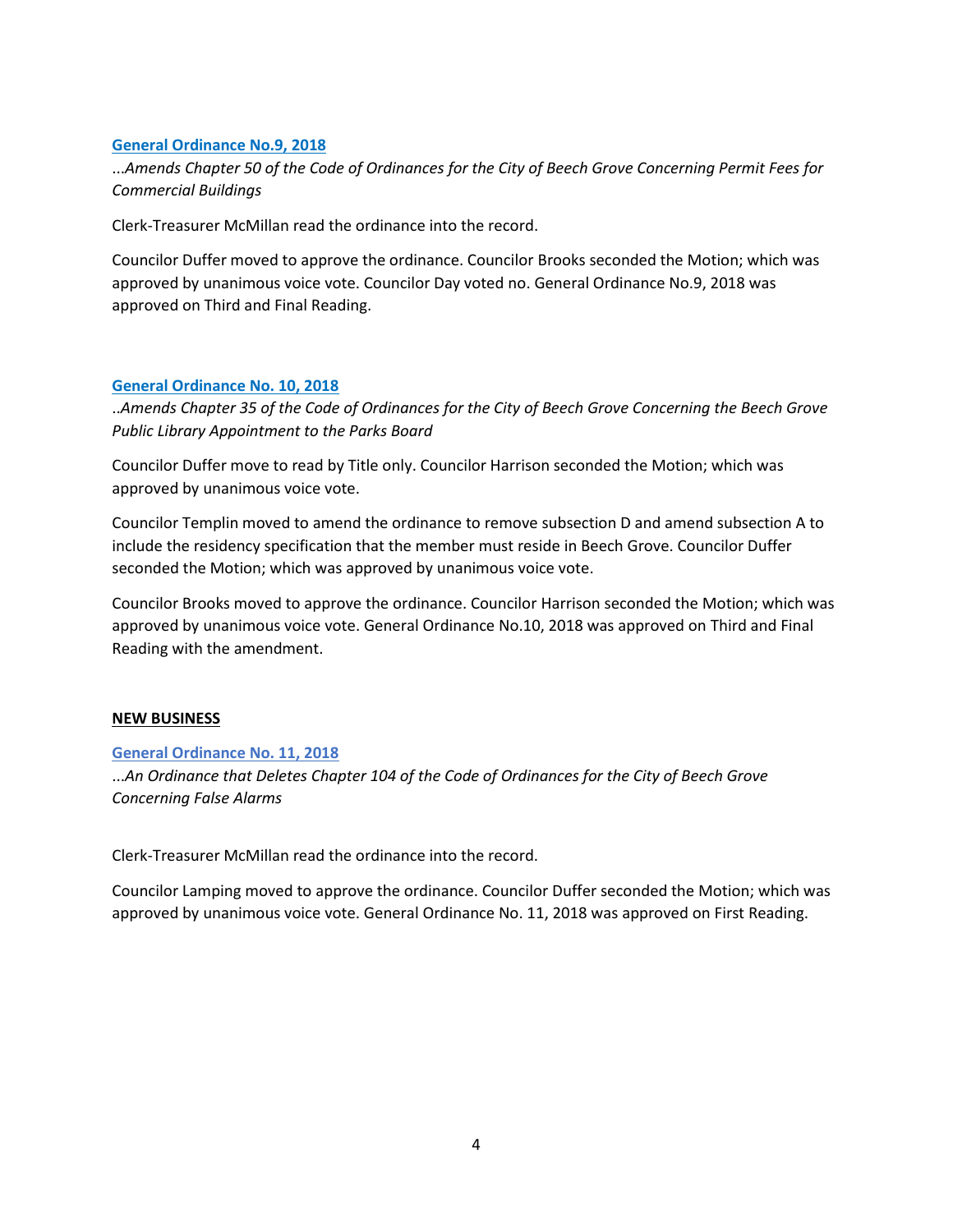# **[General Ordinance No.12, 2018](http://www.beechgrove.com/uploads/1/0/1/2/10129925/general_ordinance_12_2018.pdf)**

...*Amends Chapter 36 of the Code of Ordinances for the City of Beech Grove City Policies*

Clerk-Treasurer McMillan read the ordinance into the record.

Councilor Harrison moved to approve the ordinance. Councilor Brooks seconded the Motion; which was approved by unanimous voice vote. General Ordinance No. 12, 2018 was approved on First Reading.

### **COUNCIL COMMENTS**

**Councilor Templin**: He appreciates the friend that the Mayor is to Amtrak and public transportation. He thinks they need to look at who they are extending lowering permit fees to. He appreciates seeing the police department seeking new applicants and to the Mayor and Dan paying cash for vehicles especially he thinks is historic for the City of Beech Grove.

**Councilor Brooks:** He thanked everyone for showing up and thanked everyone for showing up for Relay for Life. The goal was to make \$46,000 and the made over \$52,000. Thanks to everyone that came and supported them. He also thinks that Dan and Dennis are doing a great job.

**Councilor Harrison**: Thanked everyone for coming.

**Councilor Mascari**: Absent

**Councilor Lamping:** Thanked everyone for coming and stated, "we should all care, I know I do".

**Councilor Duffer**: No comment

**Councilor Day:** Thanked everyone for coming.

#### **Mayor Buckley**

Tomorrow, July  $3<sup>rd</sup>$  is the fireworks.

In the Council packet is a notice from the Indiana Department of Environmental management concerning the Greenway.

A Special Council Meeting will be held on July 16, 2018 following the Board of Works meeting at 7:00pm. I will introduce the new housing code ordinance. No action will be taken, but it will appear on the agenda for the August meeting.

#### **ADJOURNMENT**

Councilor Brooks moved to adjourn Councilor Harrison seconded the Motion. The meeting was adjourned at 8:18pm. The next meeting will be Monday, July 16, 2018 at 7:00pm in the City Hall Council Chambers.